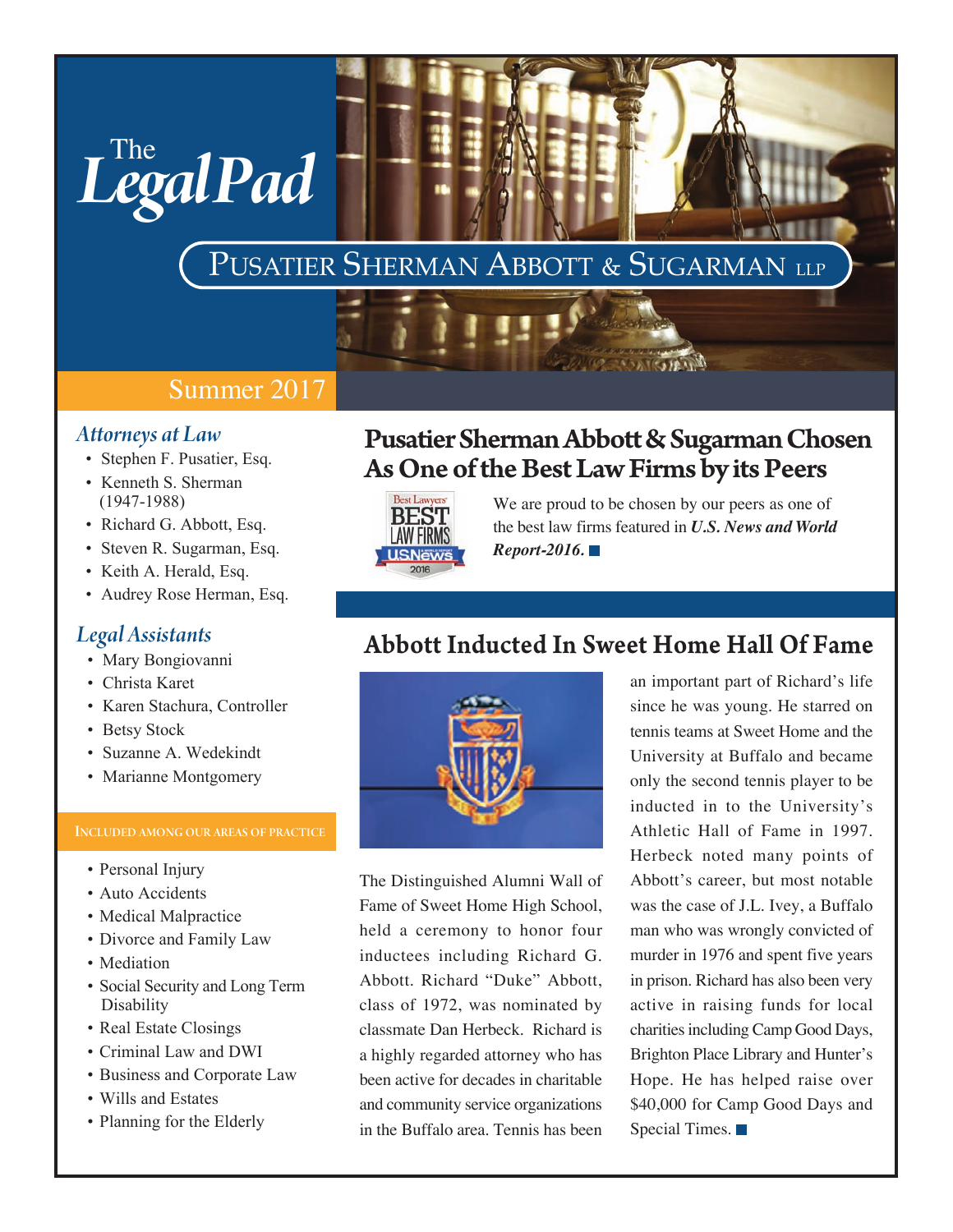# Understanding The Divorce Litigation

By Steven R. Sugarman, Esq.

Making a marriage successful is hard work; the more you put into it, the more you tend to get out of it. Yet, some marriages will end in divorce. The following is an outline of the steps an individual will likely go through during the divorce process.

**1.** The person requesting the divorce (the "Plaintiff") usually hires an attorney.

**2.** The Plaintiff's attorney usually prepares a document called a "Summons" which is filed in the County Clerk's Office and delivered to (is "served" upon) the other spouse. The filing and delivery of the Summons starts the divorce lawsuit and gives the New York State Supreme Court the power to act in the matter.

**3.** The spouse receiving the Summons (the "Defendant") has twenty days to "legally appear", usually with the help of his or her own attorney. The Defendant is in default if he or she does not legally appear, and in such event, the Plaintiff may conclude the divorce and ask the Judge for various relief without input by the Defendant.

**4.** If the Defendant legally appears, the parties, through their attorneys will exchange financial affidavits that set forth under oath each party's living expenses, income, assets and liabilities. Tax returns, pay stubs, and other financial documents will also be exchanged. So that the parties can understand the full financial picture, appraisals and other valuations of assets may need to be performed. Sometimes a deposition (also called an examination before trial or "EBT") is conducted in which each party (and sometimes other witnesses) is questioned under oath at one of the lawyer's offices about certain facts of the case. This fact-finding part of the case is called the "discovery process."

**5.** The attorneys carefully explain to their clients throughout the case what their legal rights are. The clients are also advised of all of the financial facts of the case. In consultation with their clients, the attorneys may exchange settlement proposal letters. Various settlement conferences either at court or at one of the attorneys'

*"…the negotiations are often more efficient and effective without the interference of emotional elements of the split-up or the expectations of the clients that their attorneys must assume their anger."*

offices may occur. If the settlement conference occurs at court, the Judge's law clerk (an attorney who works with the Judge) or the Judge may help in the negotiation process. Such in-court settlement conferences usually occur outside the presence of the clients. The negotiations are often more efficient and effective without the interference of the emotional elements of the split-up or the expectations of the clients that their attorneys must assume their anger.

**6.** If the case cannot be settled (or is only partially settled), it proceeds to a trial on the issues still in dispute. The Judge then makes a decision on such issues after hearing the evidence. Those issues that can be resolved by settlement are put into a written agreement.

**7.** Whether the case is settled or goes to a trial, any children of the parties may be appointed a lawyer ("AFC") if any issues of custody, visitation or child support cannot be agreed upon. The AFC will represent the children in negotiations and at trial.

**8.** These are the general issues that must be resolved in a divorce: custody, visitation, spousal maintenance, equitable distribution of property and debts and attorney's fees. There are many sub-issues within each of these categories that also must be resolved.

**9.** Once all parts of the divorce lawsuit are resolved, either by negotiated agreement or by the decision of the Court, the parties are still not divorced. The document which ends the lawsuit is called a divorce judgment. Parties are not divorced until this document is actually signed by the Judge. The judgment of divorce typically is

*continued next page*

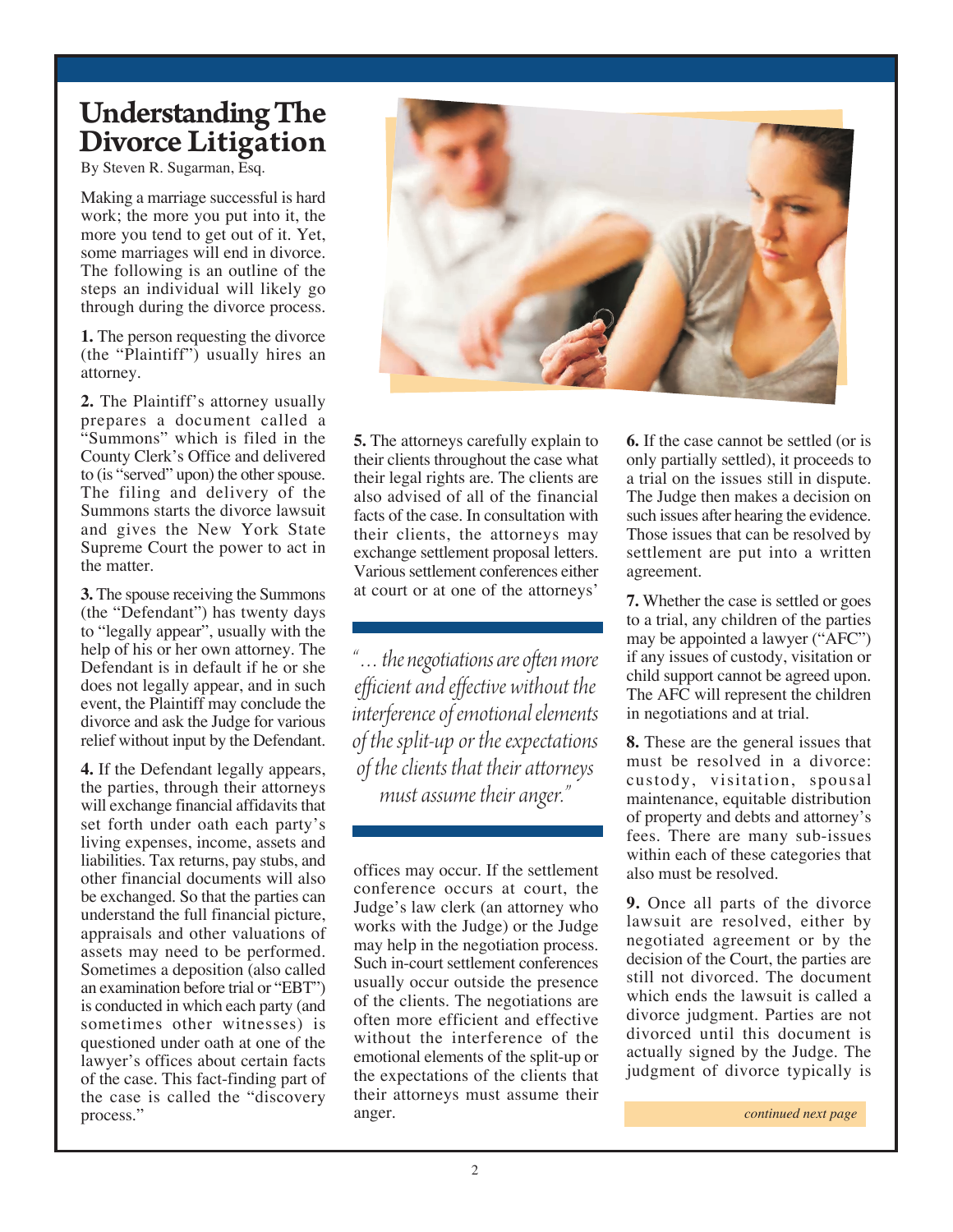# Medical Malpractice Case Settled

Stephen F. Pusatier represented a client who sued an emergency room physician for medical malpractice. The case was fought hard by the physician's lawyers. The case went to trial before a Supreme Court Judge and jury. After four days of trial, the case was settled with payment by the doctor's insurance carrier.

Steve Pusatier is an adjunct law professor at the UB Law School. He handles motor vehicle accidents, medical malpractice and other injury cases.

### *Understanding The Divorce Process (continued)*

granted by the Judge between 30 and 60 days after the settlement has been submitted to the Court or after a decision by the Court has been rendered. The judgment can be granted sooner under special circumstances. Any special orders, which are necessary to divide retirement benefits of the parties, are also signed by the Judge after the divorce judgment is signed.

**10.** Any settlement of the parties which is submitted to the Court is usually "incorporated but not merged" into the divorce judgment so that the terms of the agreement actually also become the terms of the Court's judgment. Thus, if anyone violates the terms of the agreement, they are also violating the judgment. Either party may force the appearance of the other party in the future to the Court to account for any violations of the judgment.

The above steps are set forth, at the risk of over simplification, to describe in general the divorce litigation process. The attorneys in our matrimonial department have extensive experience and knowledge in the area of divorce law. We would be happy to answer any of your questions.

# Sugarman Voted "Legal Elite"



The Buffalo Law Journal announced the third annual Legal Elite Top 10, a peer-driven selection process which recognizes 10 of the most wellrespected attorneys in their areas of expertise. Selection is based solely on nominations by fellow Western New York Attorneys. Steven Sugarman, an attorney, mediator and partner at Pusatier Sherman Abbott & Sugarman LLP; has provided an array of legal services for three decades. He is a first time Top 10 honoree.

A practicing attorney since 1985, he spent the last two decades training in mediation and building an alternative dispute resolution and collaborative law practice.

According to a nominator, in addition to being known for divorce mediation, Sugarman has been successful in various other mediation services including disputes involving businesses,

estates (such as inheritance disputes), workplace issues (such as allegations of wrongful discharge) and organizations (such as infighting that leads to dysfunction).

"He's built a large mediation and 'collaborative law' practice and conducted thousands of hours of mediations, which resulted in satisfying outcomes for the parties," a nominator said. "He's a great attorney and a great person."

"He's a first-class lawyer and first-class matrimonial mediator," a nominator said.

Sugarman is an adjunct professor at the UB School of Law, teaching basic and advanced mediation and mediation advocacy courses. His law student representation in mediation competition teams competed this year in Vienna and Paris, and was one of ten teams in the country that earned the right to go to the American Bar Association national competition in April.

### **We Love Referrals!**

Despite this modern age of marketing and advertising, the best source of our new business is word of mouth. We are grateful that many of our clients and friends feel confident in recommending our firm.

Unfortunately, many people who need a good lawyer do not know where to turn. If you or someone you know has been injured by someone's negligence or has other legal needs, please call us: **716-873-6765**